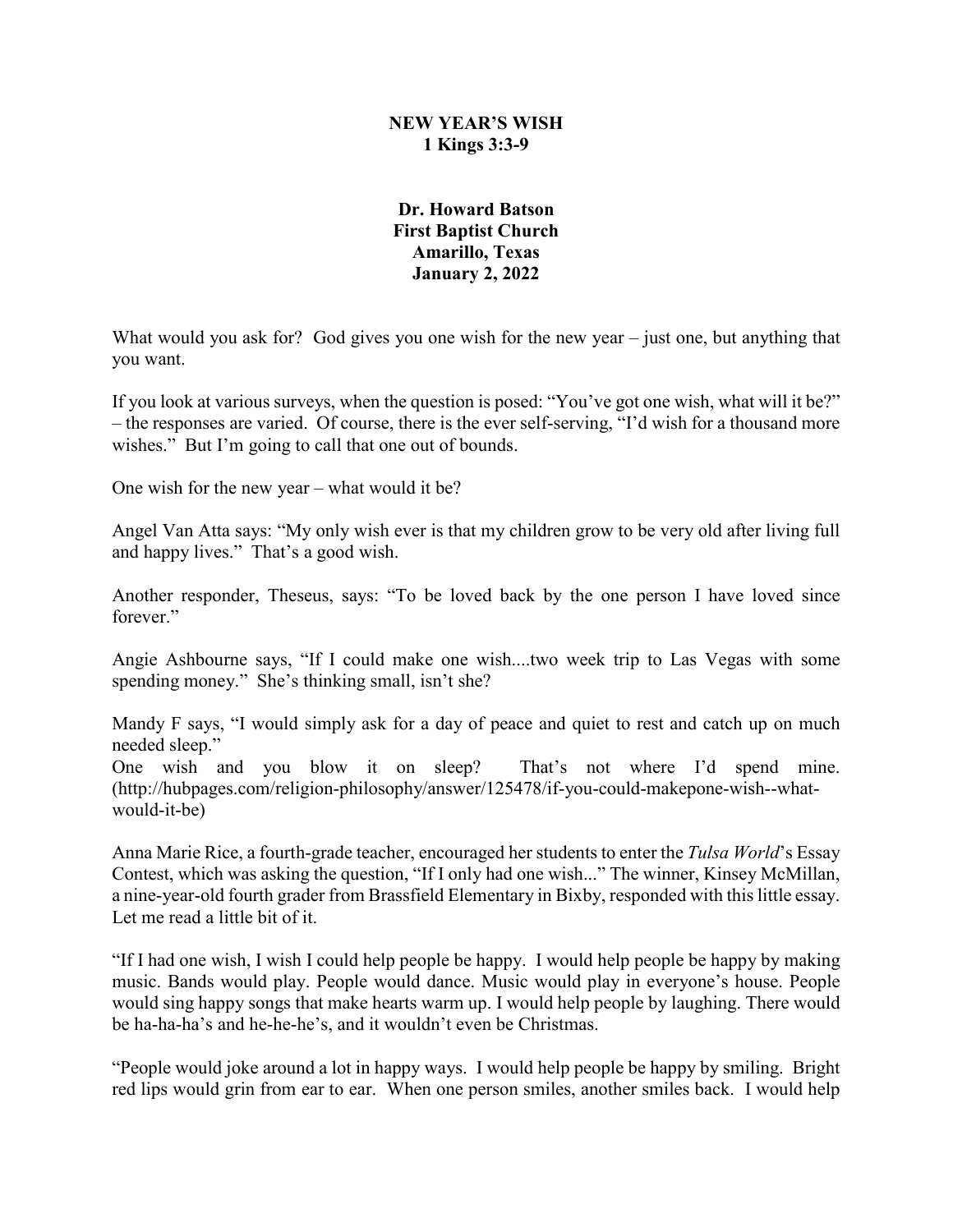people be happy by sharing. Clothing, food, toys, and houses would be shared. We would cooperate. And there would be no hungry people.

"I would help people be happy by giving hugs. Arms wrapping around friends; Grandmas and Grandpas, moms and dads and sisters, and even brothers, too! Hugs make people feel warm and happy and special inside.

"My wish could come true if everyone would make more music, laugh a little more, give away smiles, share with others, and hug one another."

Kinsey won a trip to Branson, Missouri, for herself and all of her classmates. (http://tulsaworld.com/archives/if-i-had-one-wish-students-respond-to-tulsa-world)

This was a hypothetical question – on the internet or a newspaper contest. But for Solomon, the question was real, because the guy asking could really deliver. God asked Solomon, "You've got one wish. Anything you want. What are you going to ask for?"

There was no clear heir to the throne of David. Some people were certain that Israel would never be the same again. David – her king, her shepherd boy – giant-slaying, Saul-evading king – was old and feeble. He was in the bed, cold and shivering. Why, the text implies they couldn't get enough blankets to make the king warm. Even a new, young wife couldn't revive him.

David had been such an effective ruler. He had made Jerusalem the capital. He'd assembled the plans and the materials to build the temple. He had routed the Philistines on the left and on the right. Never before had ancient Israel seen her boundaries – the expansion of her territories – as she had under King David.

How do you follow David? David had not only captured the land, he'd captured the heart of Israel as well. The shepherd boy, the musician, the song writer, the warrior – so many images of David, a man seeking the very heart of God. The question begins all the way back in 2 Samuel, chapters 9-20. Who will succeed David?

During his reign, David had subdued the old enemies of Moab and Edom and Ammon, Syria and Philistia. Not only had he expanded Israel's borders, he had fattened its treasuries. And God had promised David that his kingdom would continue forever. Clearly, what could be said of David is what every leader wants said of his or her reign. David would leave the nation better than he found it.

As 1 Kings opens, all of David's physical health is gone. The great fighter, politician and lover – now his circulation is not even sufficient to keep him warm, even under all the blankets. As his death is imminent, the question rings in the ears of the reader. Who will replace David? Who will this person be? How will he be chosen? What kind of character will he possess?

Israel has no clear ascension system. Adonijah is David's oldest surviving son. Absalom, the third born, died in his revolt, trying to prematurely capture the throne from his father, but not before he had killed the first born son, Amnon. The second born, Kileab, disappears from the whole story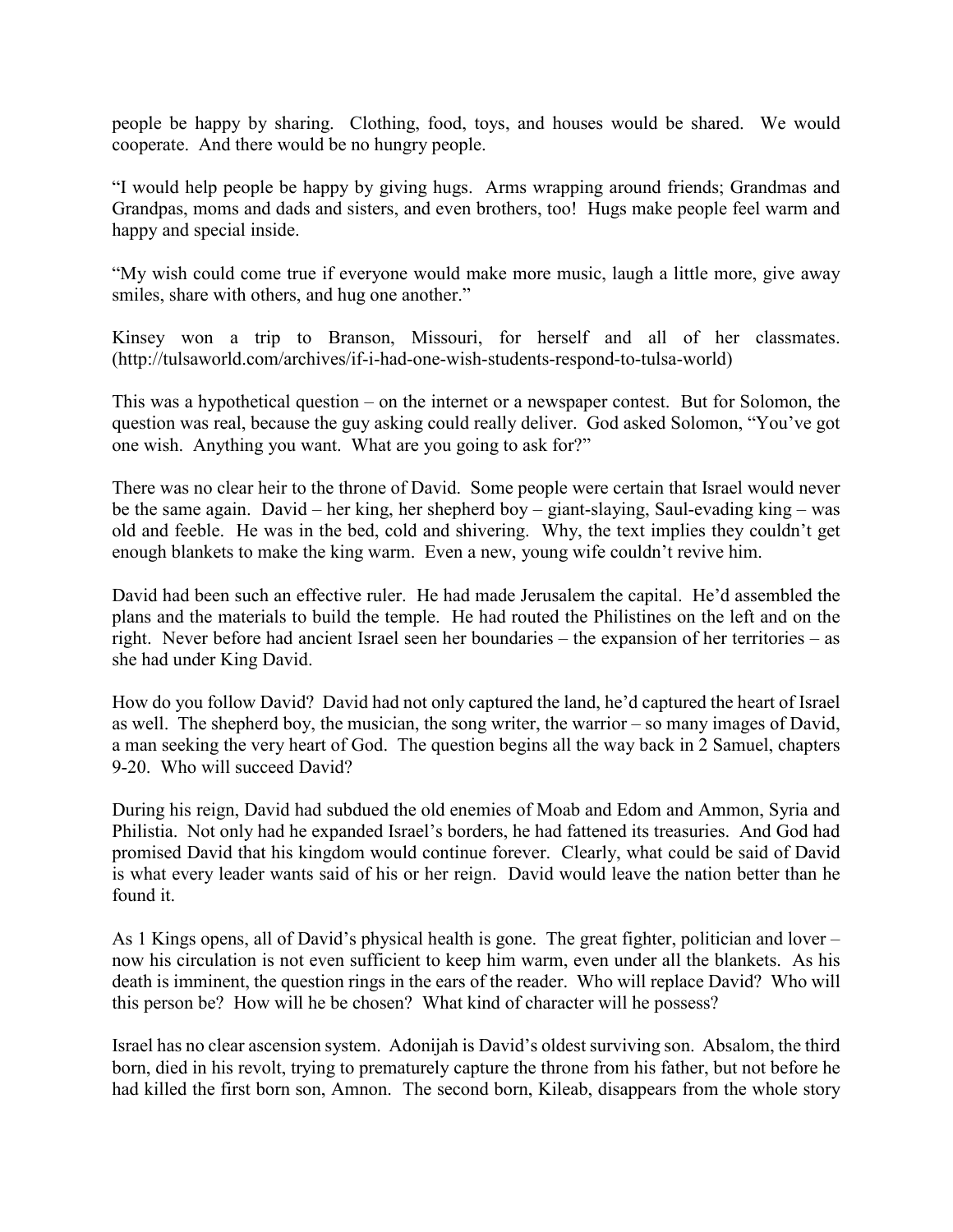after the mention of his birth in 2 Samuel 3:3. I assume he's dead. So it seems reasonable that Adonijah, the oldest remaining son, will be king. At least Adonijah thinks it's reasonable. He assumes the throne is his.

What kind of man is Adonijah? Much like his brother, Absalom, he can't even wait for his father to die before he is seeking the power.

## Notice 1 Kings 1:5-6

Now Adonijah, whose mother was Haggith, put himself forward and said, "I will be king." So he got the chariots and the horses ready, with fifty men to run ahead of him. His father had never interfered with him by asking, "Why do you behave as you do?" He was also very handsome and was born next after Absalom.

The picture of Adonijah is clear. He's an aggressive, self-possessed person. He's a spoiled brat, never having been corrected by his father. David was a lot of great things, but he wasn't a great disciplinarian as a dad.

But Saul had not sought the throne. He was out chasing lost donkeys. And David, himself, had not sought the throne. He was out keeping the sheep. The prophet had sought them. God told Samuel to select both Saul and David for the task. They were not seeking the seat. Now, Adonijah is showing his arrogance by running for office. His arrogance is further revealed by his choice of 50 men to run ahead of him. Why, he's made himself act like a king without a coronation.

His list of conspirators in the attempted coup are named in verse 7. First, there is Joab, a very powerful person. He was the longtime military leader in David's regime. David had displaced him from the top military post, and he was going back to the top with the would-be ruler, Adonijah. Abiathar the priest, the sole survivor of Saul's massacre of the House of Eli, was also among Adonijah's political party. With his crackerjack cadets in hand, Adonijah's supporters went ahead to celebrate, with the kingdom surely in hand.

Even while Adonijah is filling his face at the pseudo-coronation feast, Nathan – the prophet of God – reminds Bathsheba that a throne had been promised – not to Adonijah but rather to her son Solomon. They set the scene. Bathsheba goes to David and says, "Did you not, Oh my Lord, my King, swear to your maidservant saying, 'Assuredly your son Solomon shall reign after me, and he shall sit on my throne'? Then, why has Adonijah become king?" Even while she is talking, Nathan plans to barge into the room and take her side on the matter, asserting to the old king that Solomon's place has been inappropriately usurped by his brother Adonijah.

David remembers his promise – a promise not recorded in scripture, but, nonetheless, apparently true. And he declares Solomon as his successor. Zadok the priest takes the horn of oil from the tabernacle and anoints Solomon, even as Samuel had anointed David so many years before. All the people shouted, "Long live King Solomon." There were people playing flutes, and there was shouting and rejoicing with great joy. There was such a turmoil, such excitement, that 1 Kings 1:40 says that the earth seemed to split with the sound of the people. Such a roar was made on that day that even an Aggie football game would have seemed as silent as a Sunday School picnic.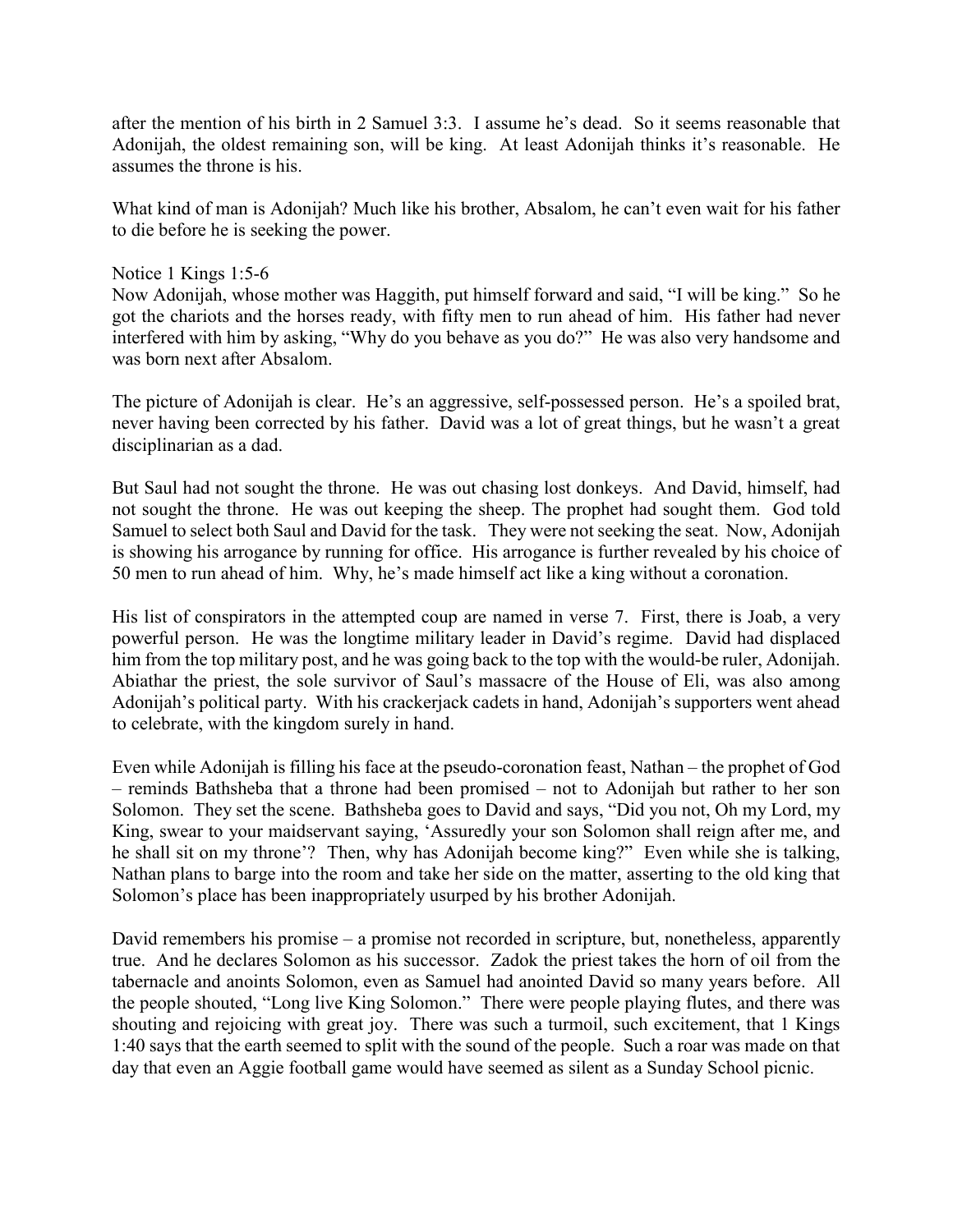Adonijah, who is away with his guests, hears the shaking of the ground even as they are finishing the feast. Then Joab the general hears the sound of the blowing of the horns and asks, "What's going on? Why is the city in such an uproar?" Even while they are speaking, Jonathan, the son of Abiathar the priest, comes. "Tell me, tell me. Bring me the good news."

"No! Our lord King David has made Solomon king."

All of his guests flee the party. Adonijah himself runs, as a coward, and clings to the horns of the altar, begging for mercy for having inappropriately asserted himself.

Look at chapter 2, verse 46. By the end of chapter 2, Solomon has fulfilled deathbed promises to his father David. He has rightly punished, putting to death those who usurped the throne, including Adonijah. The narrator concludes, "Thus the kingdom was established in the hands of Solomon."

Look at chapter 3, verse 5. In Gibeon the Lord appeared to Solomon in a dream at night; and God said [here it is], "Ask what you wish me to give you."

What would you ask for? A young man, just a mere shadow of his father David. A large nation with people overflowing with expectations of a new ruler – everyone trying to have their way and find their place in the new king's regime. Pressure is mounting from the left, from the right, from above and from below. What do you ask for, if you're Solomon? Do you dare ask for more riches for the treasury? Do you ask for more years to live and to reign, to make your tenure the longest and the greatest? What's a young king to desire?

What do you ask for today at the beginning of 2022? What do you seek from the throne of God? With what shall he gift you, that you can do life better? What do you desire and what do you long for from God?

If you have only one wish, what do you ask for?

Look at verse 7.

"And now, O Lord my God, Thou hast made Thy servant king in the place of my father David, yet I am but a little child; I do not know how to go out or come in."

Figuratively speaking – he wasn't in reality a child king, but figuratively speaking – I am just a young lad. I don't know how to do daily business. And I'm trying to serve in the midst of your chosen people. So Lord, I want you to give me – notice verse 9 – "an understanding heart to judge Thy people, to discern between good and evil. For who is able to judge this great people of Thine?"

Solomon asks for a listening heart.

I hope that would be my desire today. I hope that would be your desire today, that as you represent God and His kingdom as His son or His daughter, that God gift you with an understanding, a listening heart. It can be translated a "receptive" heart, a "hearing" heart – the one I like best is "Lord, give me a listening heart."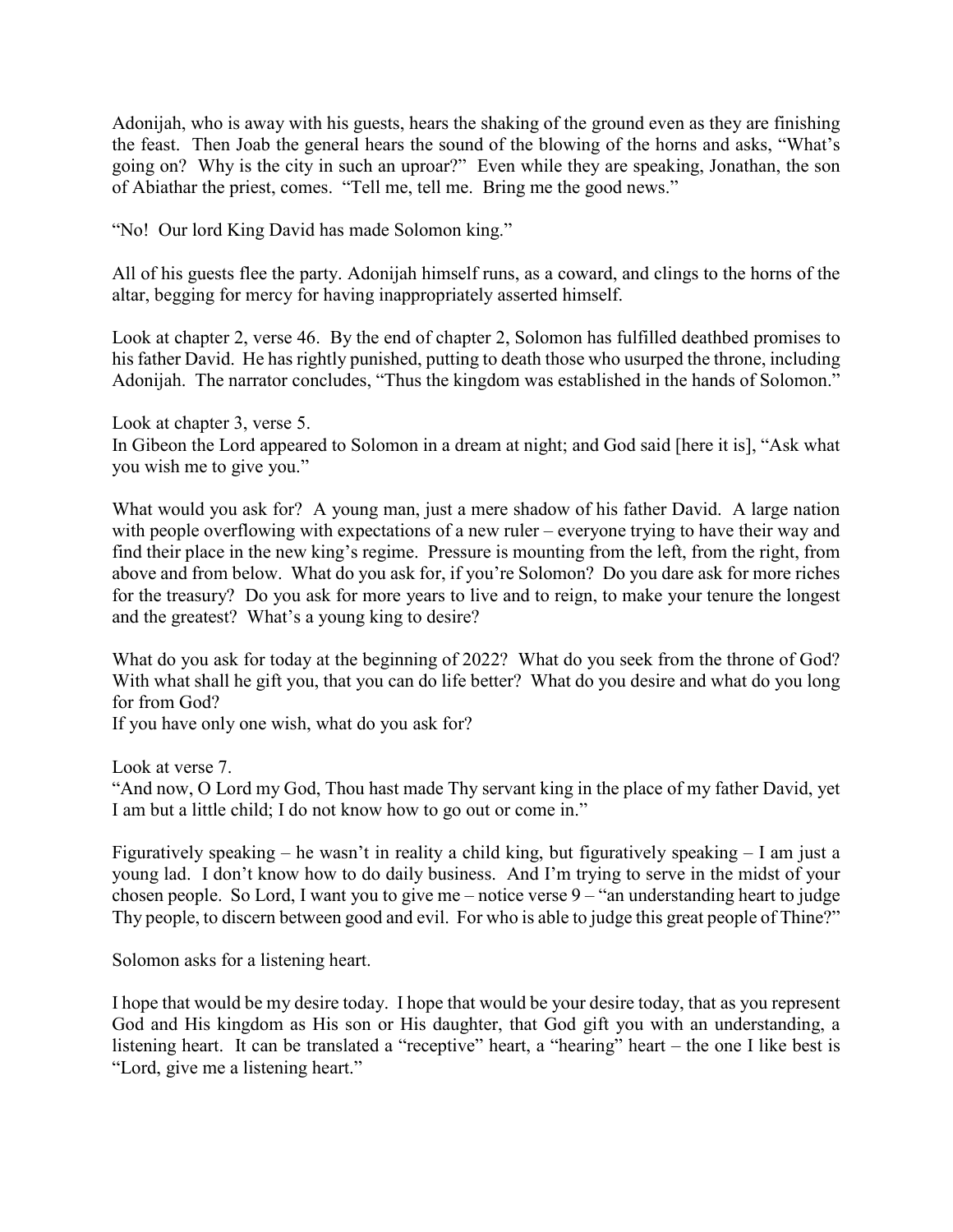By "heart," the Hebrews mean what we call the mind. Lord, make me attentive, make me receptive, make me understanding, and give me discernment to discriminate when I am making decisions about people. Lord, give me a listening heart.

Who among us doesn't desire a double dose of God's wisdom? As James Naisbitt has stated, **"We're drowning in information today, but we are starved for real knowledge or real wisdom."** *(Bits and Pieces)* We have the data at our fingertips like never before, and, yet, we still don't know what choices we need to make for life.

To have wisdom. To have a listening heart. To be able to discern how to live life, how to understand and how to overcome.

**A wise old gentleman retired and purchased a modest home near a junior high school. He spent the first few weeks of his retirement in peace and contentment...then a new school year began. The very next afternoon, three young boys, full of youthful, after-school enthusiasm, came down his street, beating merrily on every trash can they encountered. The crashing percussion continued day after day, until finally the wise old man decided it was time to take some action.**

**The next afternoon, he walked out to meet the young percussionists as they banged their way down the street. Stopping them, he said, "You kids are a lot of fun. I like to see you express your exuberance like that. Used to do the same thing when I was your age. Will you do me a favor? I'll give you each a dollar if you'll promise to come around every day and do your thing."**

**The kids were elated and continued to do a bang-up job on the trash cans. After a few days, the old man greeting the kids again, but this time he had a sad smile on his face. "This recession's really putting a big dent in my income," he told them. "From now on, I'll only be able to pay you 50 cents to beat on the cans." The noisemakers were obviously displeased, but they did accept his offer and continued their afternoon ruckus.**

**A few days later, the wily retiree approached them again as they drummed their way down the street. "Look," he said, "I haven't received my Social Security check yet, so I'm not going to be able to give you more than 25 cents. Will that be okay?"**

**"A lousy quarter?" the drum leader exclaimed. "If you think we're going to waste our time, beating these cans around for a quarter, you're nuts! No way, mister. We quit!" The old man enjoyed peace and serenity for the rest of his days. (Gentle Spaces News, quoted in**  *Chicken Soup for the Soul***)**

Wisdom – an understanding, a listening, a discerning, a discriminating heart.

The old man had the gift of wisdom, the ability to solve the problem with grace. May God give you the ability to see things from other people's perspective, to really have a listening heart. I've noticed one thing for certain – that is, the world comes to God's people with their problems. You don't have to be a counselor. You don't have to be a therapist. If you are a kind, listening friend,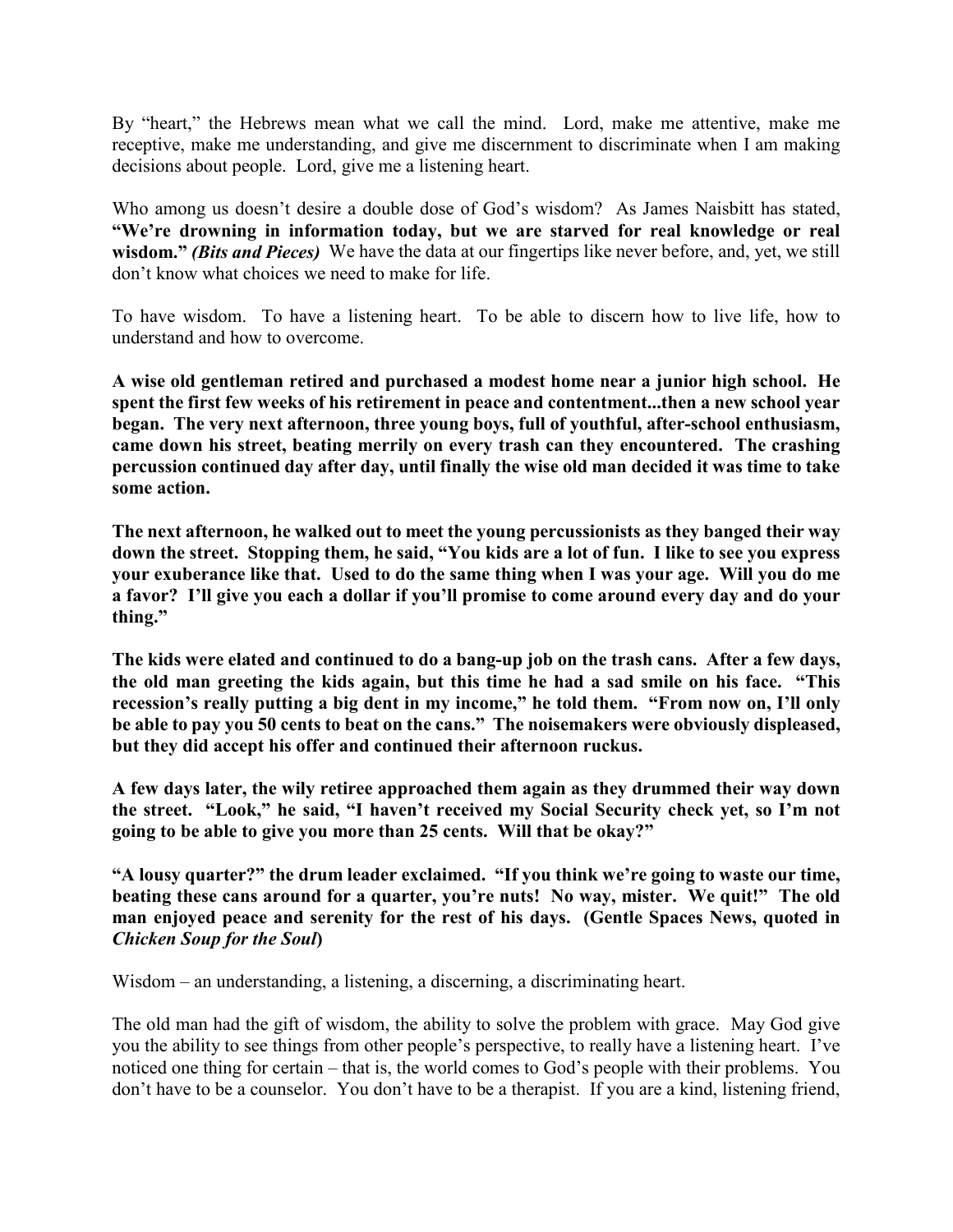a believer, the world discerns that you have your life in order, that you have a source of strength, that you are able to overcome the trials and tribulations of life. And so, when their basket is full of hardship, they come to us. Let God give you a wise and listening heart.

God is so pleased with Solomon, with his request. Look at verse 10

"And it was pleasing in the sight of the Lord that Solomon has asked this thing. And God said to him, 'Because you have asked this thing and have not asked for yourself a long life, nor have asked riches for yourself, nor have you asked for the life of your enemies, but have asked for yourself discernment to understand justice, behold, I have done according to your words. Behold, I have given you a wise and discerning heart, so that there has been no one like you before you, nor shall one like you arise after you. And I have also given you what you have not asked, both riches and honor, so that there will not be any among the kings like you all your days. And if you walk in My ways, keeping My statutes and commandments, as your father David walked, then I will prolong your days.' Then Solomon awoke, and behold, it was a dream."

Immediately the narrator thrusts our new young king into a situation to test to see if God has given him the gift of a listening heart.

"He's mine!"

"No he's not!"

"He's mine." "He is not."

"He's mine. Give him here."

"Give him here."

Can't you hear the two harlots hollering, coming before the king.

"My Lord, my Lord," said the first woman. "This woman and I live in the same house; and I gave birth to a child while she was in the house. And it happened on the third day after I gave birth that this woman also gave birth to a child, and we were together. There was no stranger with us in the house, only the two of us in the house with our children. And her son died in the night because she rolled over on him, suffocating him. She got up in the middle of the night and took my son from beside me while I slept and laid her dead son at my bosom. When I woke up in the morning to nurse my son, behold he was dead; but when I looked at him carefully, he didn't look like my boy. My boy has a birthmark."

"That's not at all true, King," hollered the second harlot. "The dead boy is your boy."

"No, no. The living one is my son," repeated the first woman.

And on and on they bicker before the king.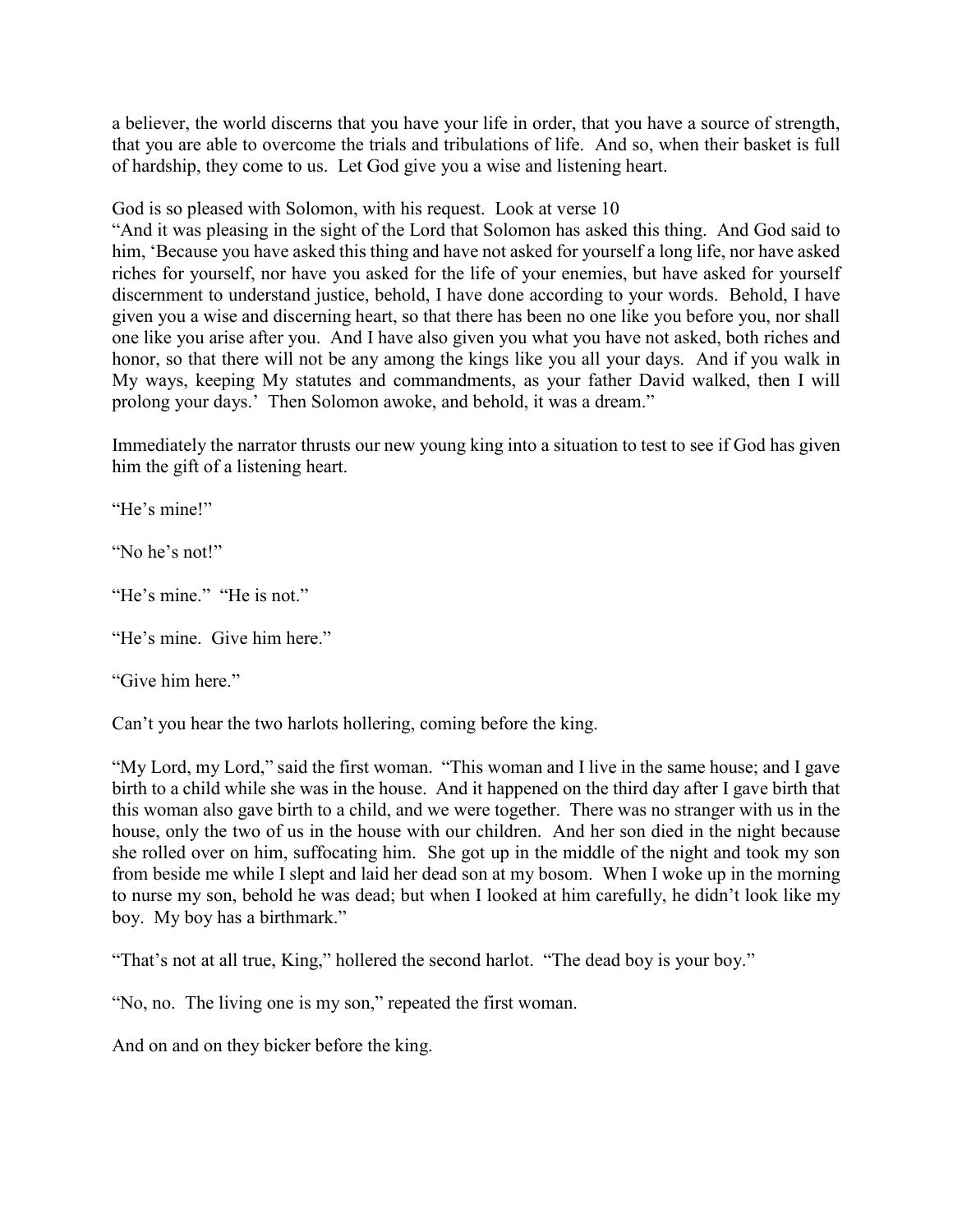"Fair is fair," said the king. "I don't know whose child it is. You'll each take a half." He lays the child before him, and – can't you see – he calls for his sword and pretends as if he's drawing a dotted line across the midriff of the babe. "We'll just divide him in two, and you each can have a half. Fair is fair; square is square."

"Oh no," said one of the women. "Let her...let her take the son. Give her the living child. By no means kill him."

But the other said, "No, no. I'll take my half, you take your half."

"Give the first woman the son," declares the king. "Don't kill him. She is the real mother."

God, indeed, had given Solomon the listening heart, the discernment of judgment.

Notice chapter 4, verse 29:

"Now God gave Solomon wisdom and very great discernment and breadth of mind, like the sand that is on the seashore. And Solomon's wisdom surpassed the wisdom of all the sons of the east and all the wisdom of Egypt. For he was wiser than all men...."

Notice verse 32: "He also spoke 3,000 proverbs, and his songs were 1,005."

Verse 34:

"And men came from all peoples to hear the wisdom of Solomon, from all the kings of the earth who had heard of his wisdom."

You're going to meet people, God's going to bring them into your very path – and I pray that you have the wisdom that you have sought from God to deal with them with a listening heart.

**An old man got on a bus one February 14, carrying a dozen red roses. He sat beside a young man. The young man looked at the roses and said, "Somebody's going to get a beautiful Valentine's Day gift."**

**"Yes," said the old man.**

**A few minutes went by and the old man noticed that his young companion was still staring at the roses. "Do you have a girlfriend?" the old man asked.**

**"I do," said the young man. "I'm going to see her now. I'm bringing her this." He held up a Valentine's Day card.**

**They rode along in silence for another 10 minutes, and the old man rose to get off the bus. As he stepped out into the aisle, he suddenly placed the roses on the young man's lap and said, "I think my wife would want you to have these. I'll tell her that I gave them to you."**